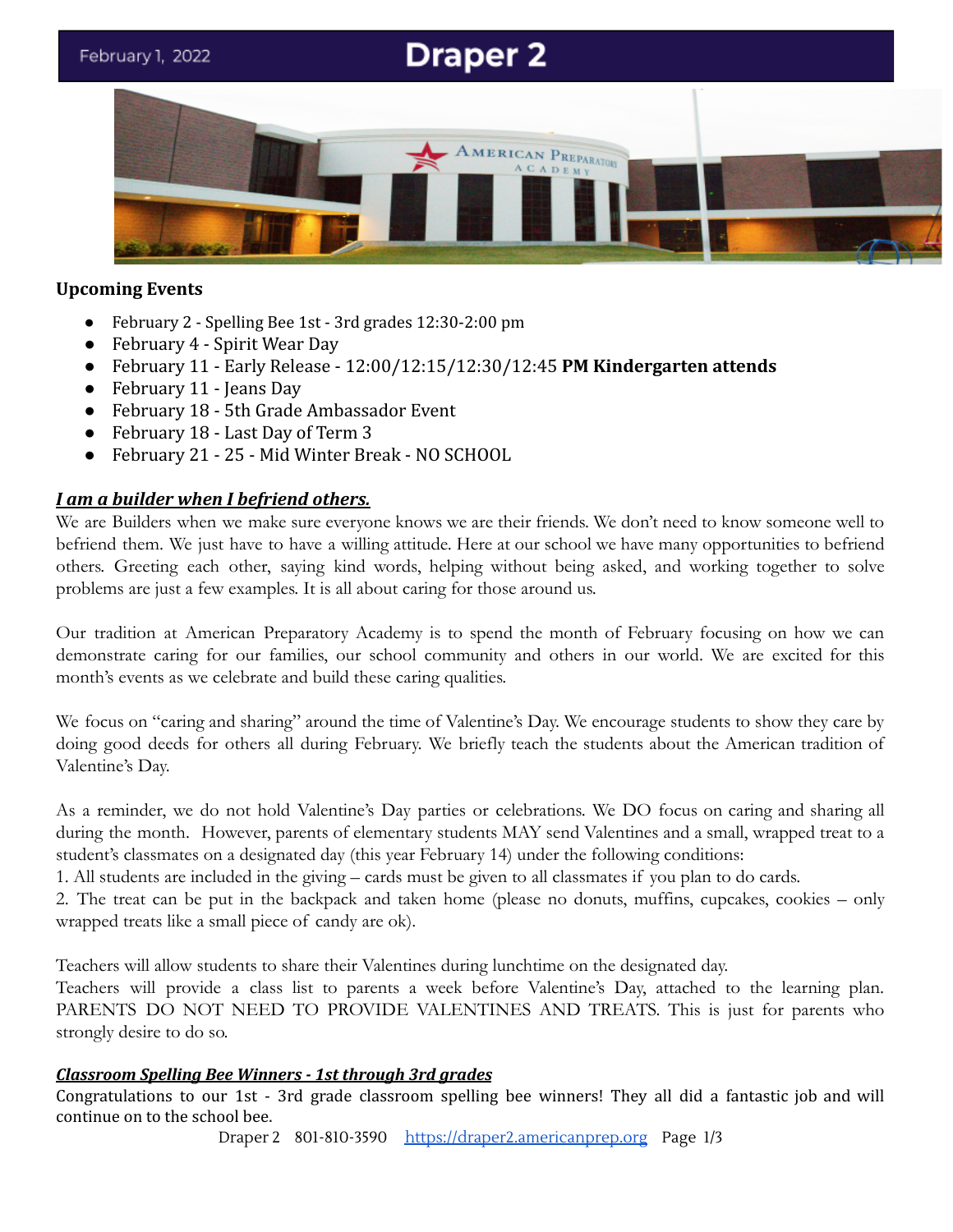## **1st Grade:**

Saarth Mehta - Aarya Kaul - Emily Funk - Aadya Kamath - Abjijay Singh Baghel - Andrew Humphries

#### **2nd Grade:**

Akshaj Sai Pandiri - Ayan Ahad - Hruthvik - Saathvika Dhanasekaran - Ayansh Sahu - Sumedh Kanghondhi

#### **3rd Grade:**

Navya Manojkumar - Lexi Dastrup - Rivka Kathuria - Anirudh Manojkumar - Aviana Hingu - Tishana Atthi

#### **Welcome Cambree Barrett – Receptionist**

We'd like to welcome Ms. Barrett to American Preparatory Academy! You may have seen her this past week in the building working closely with Mrs. Carman and Ms. Hickman. We are excited for her to join the APA family in this new capacity. She is currently an APA parent and has previously worked in our nutrition program. Please stop by, say Hi and introduce yourself next time you are in the building as she is getting to know students, families and staff. Ms. Barrett may be reached at cbarrett@apamail.org.

#### *After School Clubs*

We have a handful of outside groups offering clubs again. Brief details are:

### **Wednesdays from 2:45pm - 3:45pm**

| Chess Club - \$256 | www.chesswizards.com  |
|--------------------|-----------------------|
| Art Haven - \$104  | www.arthavenplace.org |

## **Thursdays 2:45pm - 3:45pm**

Game On - \$195 [www.arthavenplace.org](http://www.arthavenplace.org)

## **Tuesdays 4pm - 6pm & Thursdays 3pm - 5pm**

Sing! Utah - \$160/mo [www.singutah.org](http://www.singutah.org)

#### **White Ribbon Week Report**

Thank you to all of our parents for supporting your students during White Ribbon Week this month. We learned that we have the power over media! We have the power to: \*Ask before we download \*Never post hurtful words \*Tell a trusted adult if we see something that makes us uncomfortable \*Turn it off! \*Help our friends make safe choices online A \*\*HUGE\*\* shoutout to our volunteers for helping us run smoothly!

Save The Date 5th Grade!

If you have a 5th grade student, we will be having our FINAL stationed event of the year on Friday February 18th from 12:50 until 3:10. Use the sign up genius link below if you'd like to volunteer to help us out! Thank you so much. It's going to be "out of this world!"

<https://www.signupgenius.com/go/10C0444AFAE29ABFC1-5thgrade3>

#### *Carpool Reminders*

During carpool in the morning and after school please remember to pull as far forward along the curb as you can. This helps open up more of the curb for the cars behind you so more families can safely drop off or pick